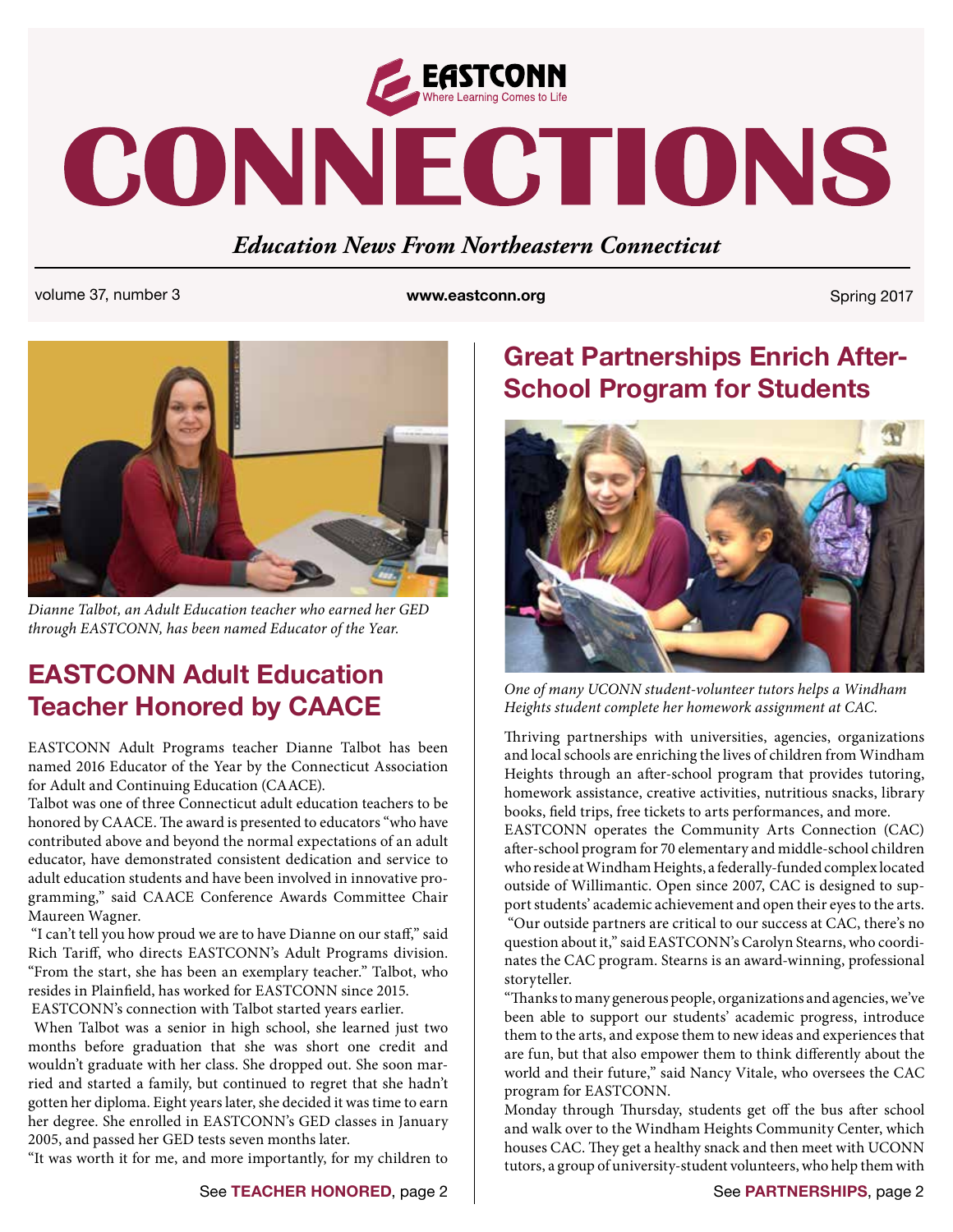#### **TEACHER HONORED**, from page 1

see me complete my education and to know that hard work pays off," Talbot said.

Next, with the help of an EASTCONN Adult Programs transitions coach, Talbot discovered that she wanted to become a teacher. Over the next seven years, she earned her associate's degree from Quinebaug Valley Community College; her bachelor's in history from Eastern Connecticut State University; and her master's in elementary education with a cross-endorsement for middle school social studies from Sacred Heart University.

Talbot said she has a special empathy for her adult education students. "I understand the embarrassment of carrying around the stigma of not finishing high school," she said. "I understand the work it takes to commit to focusing on yourself, when deep down you know that being a parent is more important. I understand that sometimes they need to realize that they are not taking away time from their children. In reality they are teaching their children many lessons. They're not just saying that education is important; they are actually showing them. They are teaching them to persevere and never give up."

 "Dianne inspires her adult students every day, and truly understands the struggles they face as they manage the complex challenges of earning a living, raising a family and returning to school," said EASTCONN Associate Director of Adult Program Kristin Hempel. Learn more about teaching with EASTCONN's Adult Programs in Danielson or Willimantic by contacting Kristin Hempel at [khem](mailto:khempel@eastconn.org)[pel@eastconn.org.](mailto:khempel@eastconn.org)

#### b b b

#### **PARTNERSHIPS**, from page 1

#### homework.

"As a tutor, I get to help students learn to like learning," said UCONN freshman Lauren Moore, as she worked with a CAC student in March. "It makes me happy to see them reading and enjoying it."

Once homework is done, students can read books in the Community Center's small library, supplemented and curated by the Willimantic Public Library's Gail Zeiba and her staff. Literacy is another important aspect of the CAC program.

"We're still in the stage of cataloging and adding books," Zeiba said. "But it's a nice library of children's books that [CAC] children can use. We are hoping to open a satellite library there for all of Windham Heights before the summer, which would be a win-win for everyone." CAC students participate in imaginative activities that are linked to monthly themes. So far this year, themes have included Fix It!, Public Speaking, Biography, Cooking, Words with Friends, and Math By the Numbers. Stearns said Mystic Seaport museum staff offer her valuable, free professional development, which helps her plan CAC activities. EASTCONN also offers on-site Spanish GED and ESL services for parents and residents, in addition to other learning opportunities.

On Fridays, the UCONN Big Buddies program buses CAC students to UCONN in Storrs, where they learn about college, with the hope that they will one day attend. CAC students and families are also bused to free performances at UCONN's Jorgensen Center for the Performing Arts; Jorgensen's JOY program absorbs the cost. Last month, CAC students and parents attended the Kodo Drummers show at Jorgensen, and everyone was thrilled, according to Stearns.

Among CAC's many other substantial partners are VESTA/Lifelong Learning; Windham Public Schools; Connecticut State Library system; ECSU; Connecticut DEEP; and Mountain Dairy. Area professionals also visit CAC to share their expertise.

Learn more: Contact Nancy Vitale at nvitale@eastconn.org.

## **\$25K SUEZ Grant Cuts Cost of Mobile STEM Lab Visits**

And in the good news department...

A \$25,000 grant from the SUEZ Foundation will help underwrite the cost of bringing EASTCONN's Mobile STEM Laboratory to 20 schools across the EASTCONN region over the next year.

"This generous contribution by the SUEZ Foundation will make it possible for even more schools and students to benefit from a Mobile STEM Lab visit," said EASTCONN's Dr. Stacey Williams-Watson, who oversees the STEM Laboratory's science instruction and learning. The international SUEZ Corporation, which has a facility in Danielson, is a water conservation and water recycling company.

EASTCONN's Mobile STEM Laboratory is fully equipped and can travel relatively long distances. EASTCONN charges a break-even fee to finance STEM Lab trips to schools or other sites, like state parks, where students can conduct experiments both inside and outside of the Lab.



*An EASTCONN Quinebaug Middle College student, far right, shares part of a health curriculum with visitors to the Mobile STEM Lab.* 

Thanks to the SUEZ grant, 20 EASTCONN-region schools will only have to pay half that break-even fee. Included in the fee: STEM Lab travel, a teacher's pre-visit training, an on-board EASTCONN science instructor, all scientific materials, a curriculum aligned with the Next Generation Science Standards, and more.

The lab's curriculum is intended for students from 5th to 12th grade, and covers topics like watersheds, biodiversity, climate change, wastewater treatment, introduction to robotics, among others. Customized curricula are available, and STEM learning opportunities are also available for younger grades.

Among the lab's on-board inventory are iPads for interactive work, data collection and analysis; an on-board scanning electron microscope; general laboratory equipment; Vernier probes; 20 work stations with electrical feeds for lab microscopes; interior flat-screen monitors; an exterior TV monitor, and other tools.

To learn more, contact Dr. Stacey Williams-Watson at [swatson@](mailto:swatson@eastconn.org) [eastconn.org,](mailto:swatson@eastconn.org) or reach her at 860-455-1508.

EASTCONN *Connections*  Writer/Editor: Teddie Sleight ~ tsleigh[t@eastconn.org](mailto:tsleight@eastconn.org) Assistant: Cindy Laurendeau ~ [claurendeau@eastconn.org](mailto:claurendeau@eastconn.org)

EASTCONN Administration Paula M. Colen, Executive Director

EASTCONN, 376 Hartford Turnpike, Hampton, CT 06247 860-455-0707 Fax: 860-455-0691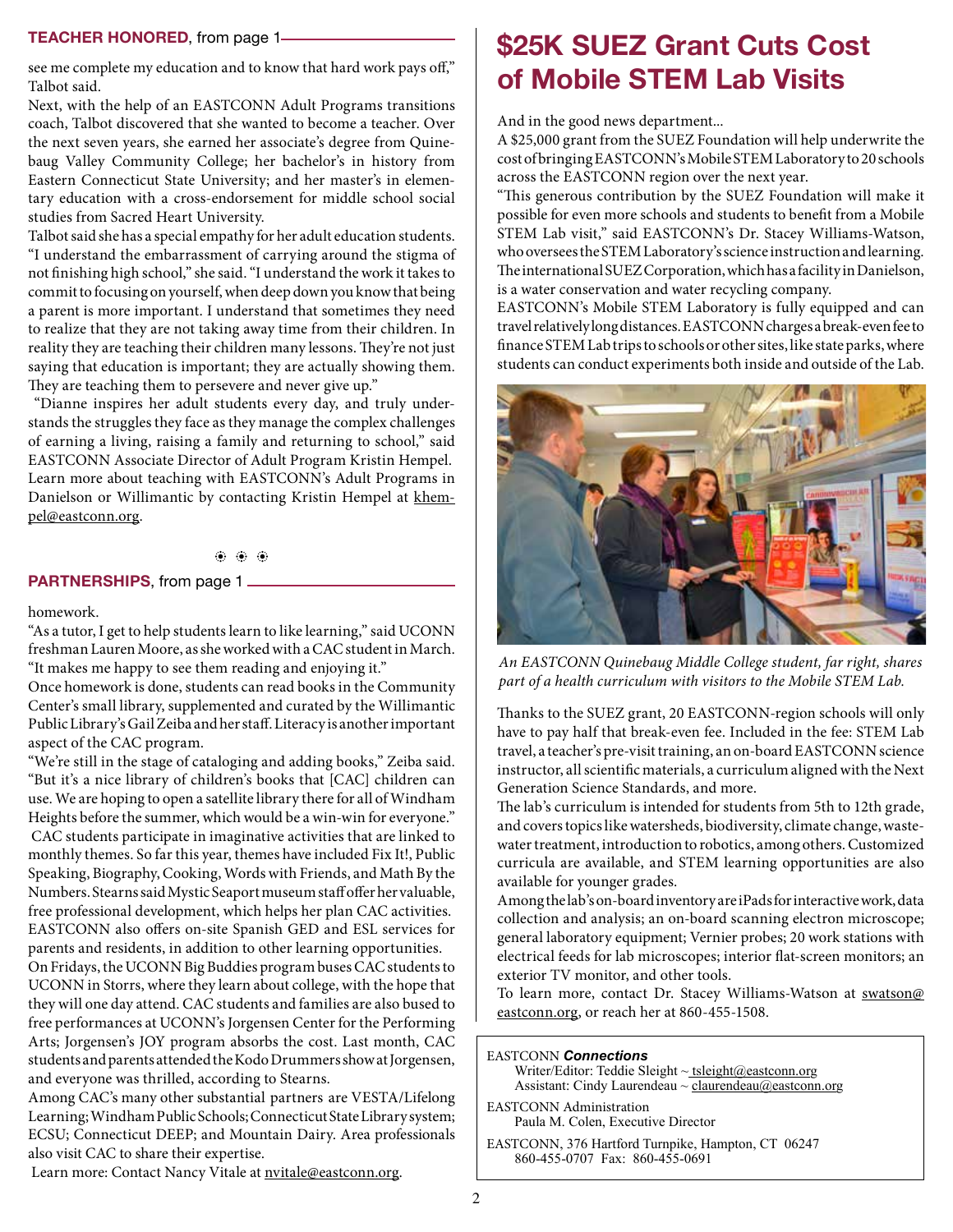## **Professional Notes**



**Dr. Sheila Desai**, a member of EASTCONN's Psychological and Behavioral Consultation Services group, co-authored an article, "Manipulating Treatment Dose: Evaluating the Frequency of a Small Group Intervention Targeting Whole Number Operations," that was selected to receive the prestigious Kirk Award for the best research article published in Learning Disabilities Research

*Dr. Sheila Desai*

& Practice (LDRP) during the 2016 volume year.



EASTCONN's Director of Early Childhood Initiatives, **Diane Gozemba**, has been selected to co-present at the 44th Annual National Head Start Conference and Expo in Chicago this month. The presentation is titled "Serving Families: How well are you assessing it? Who Is Better Off?" Co-presenting with Gozemba are her UCONN colleagues, Dr. JoAnn L. Robinson and Ciara

*Diane Gozemba*

Collins, a doctoral student.



*Williams-Watson*

**Dr. Stacey Williams-Watson**, EASTCONN's Teaching & Learning STEM Education Specialist and EASTCONN Mobile STEM Laboratory Coordinator, has earned her Ph.D. in Higher Education Administration from the University of Phoenix. Her dissertation was a phenomenological study that addressed persistence among minority students majoring in the STEM fields. Positive student outcomes were linked to their

early exposure to STEM, as well as to their personal persistence.

#### **Aspiring Administrators Sought for CCSU 092 Cohort at EASTCONN**

EASTCONN is seeking aspiring school administrators to participate in a 30-credit, Sixth Year Certification program being offered by Central Connecticut State University's Department of Educational Leadership, Policy and Instructional Technology.

 Starting this summer, classes for the regional, cohort-based Sixth Year program will begin, with much of the course work taking place at EASTCONN's Conference Center, 376 Hartford Turnpike (Route 6), in Hampton.

This is a two-year, CSDE-approved preparation program for the Intermediate Administrator 092 certificate.

"The curricular content is customized to the needs of small districts, like those we find in resource-stretched, rural Connecticut," said Dr. Toni Ryan, EASTCONN's Director of Curriculum, Instruction and Assessment. "We want this program to be relevant to the needs of future school leaders in our region."

Contact CCSU's Dr. Ethan Heinen for more information at [heineneth@ccsu.edu](mailto:heineneth@ccsu.edu), or 860-832-2102.

Or, contact EASTCONN's Dr. Toni Ryan at [tryan@eastconn.](mailto:tryan@eastconn.org) [org,](mailto:tryan@eastconn.org) or 860-455-1580.

## **Protulis Leads EASTCONN Special Services Division**



*EASTCONN's experienced, new Director of Special Education Services, Eric Protulis, will continue the tradition of collaboration.* 

EASTCONN has named Eric Protulis to lead the agency's Special Services division.

"Prior to working for EASTCONN, I was always impressed with the collaborative nature of the agency," said Protulis, who was recently named Director of EASTCONN Special Services.

"I look forward to continuing in this tradition. We face many challenges when providing programming for students with disabilities and I'm eager to identify the ways in which we can partner to better serve the students in our region."

In his new role, Protulis will oversee the day-to-day operations of EASTCONN's two Clinical Day Treatment programs; the Related Services group; Autism Program; and Psychological and Behavioral Consultation Services.

"We are very excited that Eric accepted this expanded leadership role at EASTCONN," said Tom Cronin, EASTCONN's Director of Education Services. "His experience running one of our Clinical Day Treatment programs over the last three years, and as a school psychologist and special services director has prepared him to lead our special education programs and services. He is smart, thoughtful and responsive. He's an outstanding leader and advocate, who will continue to grow and strengthen our collective work."

Protulis has been an educator for 18 years, and holds degrees in psychology and school psychology. He has been a school psychologist and has worked for the state Department of Corrections, Plainville Middle School, and Regional School District #8 (RHAM), where he served as director of special education for five years. When he first joined EASTCONN, he oversaw the Educational Vocational Center in Columbia.

Contact Eric Protulis at [eprotulis@eastconn.org](mailto:eprotulis@eastconn.org) to learn more.

b b b



*100 Early Childhood educators from across CT attended the Fourth Annual Infant Toddler Conference at EASTCONN last month.*